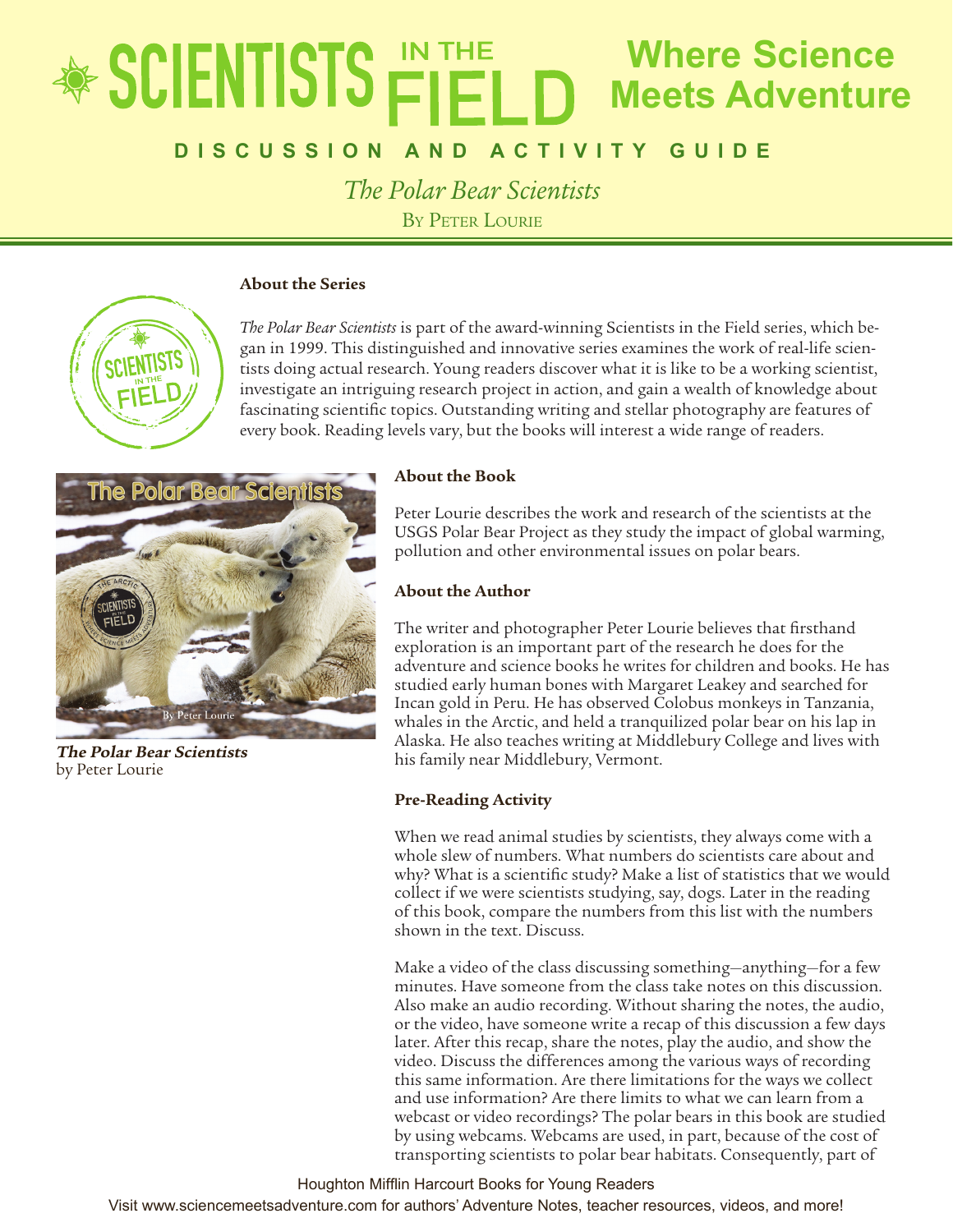# educator's Guide *The Polar Bear Scientists* **By Peter Lourie**

the conversation must deal with practical considerations such as money. What is the ideal way to study an animal, if money were not a limitation?

## **Discussion Questions**

What is the difference between weather and climate?

Polar bears depend on sea ice for their survival. With a population already reeling from "overharvesting," the polar bear sea ice is melting at an alarming rate. If the polar bear habitat becomes increasingly unstable, what should the scientific response be? Should polar bears be allowed to go extinct if their habitat disappears?

The top carnivores of a food chain help to maintain balance in an ecosystem. How does this work? What will happen in this cold Arctic environment if polar bears become extinct?

What are the average temperatures in the Arctic? What are the wind conditions? What sort of gear would a scientist be required to don in order to be safe in this part of the world? Discuss the very practical human limitations and concerns for working and studying polar bears in this region.

When scientists paint numbers on the polar bears, they say they do this so they do not accidentally tranquilize the polar bear twice in one season. The paint makes it easy for scientists to avoid shooting the bear again, which benefits the bear. However, does the paint pose any unintended negative consequences for the bears?

If we decide that saving polar bears is important, does it matter if the sea ice melts? Can we save both the ice and the polar bears? What needs to happen?

Animals regularly become extinct. We need only look at the dinosaurs and animals such as mastodons and sabertooth tigers to know this is true. These groups of animals became extinct without any help from people. Should we simply accept the fact that we may be dealing with one of those unpleasant but true facts of life?

## **Applying and Extending Our Knowledge**

Look back at the discussion question in which students discussed the difference between climate and weather. Dig a bit deeper into this discussion:

- Examine the various maps of the Arctic region in the book, including the den location map on page 64. Compare the size and location of this area to the area of the state in which you live.
- Transpose the Arctic area onto a map of your state. What are the sizes? How much bigger or smaller is your state?
- Research the Arctic climate and compare it to the climate in which you live.
- In the event that the sea ice fails and polar bears begin the move toward extinction, make a case both for and against the possibility of the United States creating habitats just large enough for zoolike polar bear enclosures. Make sure you take into consideration the full range of habitat requirements (diet, physical size of habitat, climate, plants, etc.).
- Research the historical range of polar bears. Has the range changed? What could humans do to make life easier for polar bears?
- Currently, there is a big difference between the scientific community's perception of global warming and the perception of global warming among the population as a whole. Is there any sort of consensus in the scientific community concerning the cause of global warming? What do polls suggest that the average person believes the cause(s) to be?
- The previous activity suggests that scientists have not been effective in conveying their position on global warming. Is presenting the consensus of scientific research important? What should scientists do to be more effective in presenting the results of their research? Prepare an ad campaign to display in your school, either on bulletin boards or online, that shares the current position from the scientific community on global warming and the range of predictions for what this may mean to polar bears and humans.

## **Common Core Connections**

## CCSS.ELA-Literacy.RH.6-8.7

Integrate visual information (e.g., in charts, graphs, photographs, videos, or maps) with other information in print and digital texts. CCSS.ELA-Literacy.W.6.7

Conduct short research projects to answer a question, drawing on several sources and refocusing the inquiry when appropriate. CCSS.ELA-Literacy.W.6.4

Produce clear and coherent writing in which the development, organization, and style are appropriate to task, purpose, and audience. (Grade-specific expectations for writing types are defined in standards 1-3 above.)

CCSS.ELA-Literacy.RST.6-8.1

Cite specific textual evidence to support analysis of science and technical texts.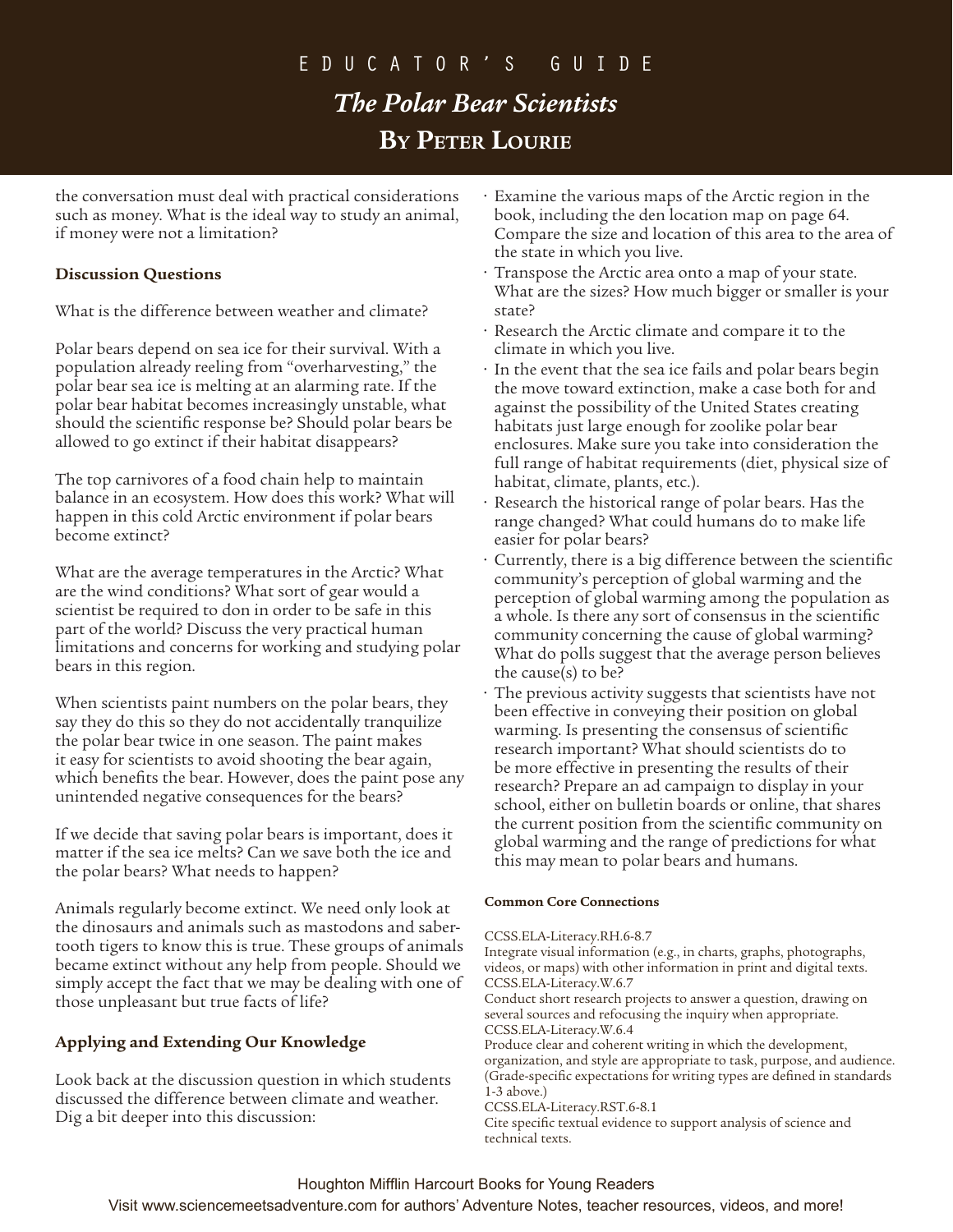# educator's Guide *The Polar Bear Scientists* **By Peter Lourie**

Throughout the book we read about the "immense size" of the polar bear's paws. We also read about the beauty of polar bears and how cold it is to work with them.

- Prepare an online presentation showing how polar bears fit into the world in relation to other kinds of bears.
- In the presentation, make sure to explain the difference between polar bears, bears such as grizzly bears, and even animals such as pandas.
- Make a map showing where various types of bears live.
- Make a set of cards showing the types of bears, their range, what they eat, threats to the various species, and other interesting facts.
- Prepare a poster or an online presentation distinguishing polar bears from other bears.
- Prepare a Venn diagram showing what polar bears hold in common with other bears and how they differ.

### **Common Core Connections**

CCSS.ELA-Literacy.RST.6-8.7

Integrate quantitative or technical information expressed in words in a text with a version of that information expressed visually (e.g., in a flowchart, diagram, model, graph, or table).

CCSS.ELA-Literacy.W.6.7

Conduct short research projects to answer a question, drawing on several sources and refocusing the inquiry when appropriate. CCSS.ELA-Literacy.WHST.6-8.6

Use technology, including the Internet, to produce and publish writing and present the relationships between information and ideas clearly and efficiently.

On page 53 we see a picture of a polar bear radio collar that contains the GPS and VHF radio transmitter. Much of the success of the Polar Bear Research Project depends on the ability to tag, track, and find polar bears!

- Find the longitude and latitude of your school to the nearest degree.
- Using Google Maps, zoom in to the location of your school. Print out maps for students and have them insert and label a grid showing precise locations where students found trash.
- If your classroom has a document camera, use this tool to share several of the students' maps. Discuss the different ways students numbered or labeled their grids.
- Share the exact GPS location (which can be found online through a longitude latitude search: www.findlatitudeandlongitude.com). Discuss why it is important to have a standard reference. Discuss why a simpler numbering system might be easier for tracking trash at school.

#### **Common Core Connection**

**RH.6-8.7**. Integrate visual information (e.g., in charts, graphs, photographs, videos, or maps) with other information in print and digital texts.

**RI.6.7.** Integrate information presented in different media or formats (e.g., visually, quantitatively) as well as in words to develop a coherent understanding of a topic or issue.

**W.6.7.** Conduct short research projects to answer a question, drawing on several sources and refocusing the inquiry when appropriate.

On page 15 we read, "'We became aware,' Steve says, 'of global warming and the threat it presents to polar bears—a far greater threat because of the extensive loss of essential habitat. You can have a population that is over-harvested, and by reducing the harvest you can allow population to rebound and grow again. But if a population of animals doesn't have appropriate habitat, then you're in trouble. Because the world is warming (and it's warming because of human influences), there's going to be less sea ice. Sea ice is the habitat of polar bears. . . . So that's the situation we're in now. Whereas a couple of decades ago our main concern was hunting, now our principal concerns are global warming and habitat loss.''

- The typical response from many in the face of a quote like this is to assume that the change required applies more to other people than it does to them. Describe in a piece of writing the steps you could take to change a long-held belief or turn an enemy into a friend. Include an example of how you could apply that to a belief or situation in your own life.
- How do people change long-standing traditions and habits? How would we begin to change the behavior of a state or nation? What steps would we need to take to, say, persuade people to stop using air conditioning? How would you go about getting people to use public transportation or to stop using gas engines?
- Present an online report showing what causes global warming in simple enough terms that younger students are able to understand. Make a list of as many contributing factors to global warming that your class or group can think of. Include on this list the challenges for eliminating or greatly reducing each item's contribution to global warming. What are the impediments for eliminating or reducing each item? Prepare a persuasive essay to deliver to Congress or to the Senate that has the best chance of gaining political momentum that creates political and social change.
- Readers in the United States are a long way from polar bears and may feel no sense of urgency in changing behaviors. It may be easy to suggest changes for other

## Houghton Mifflin Harcourt Books for Young Readers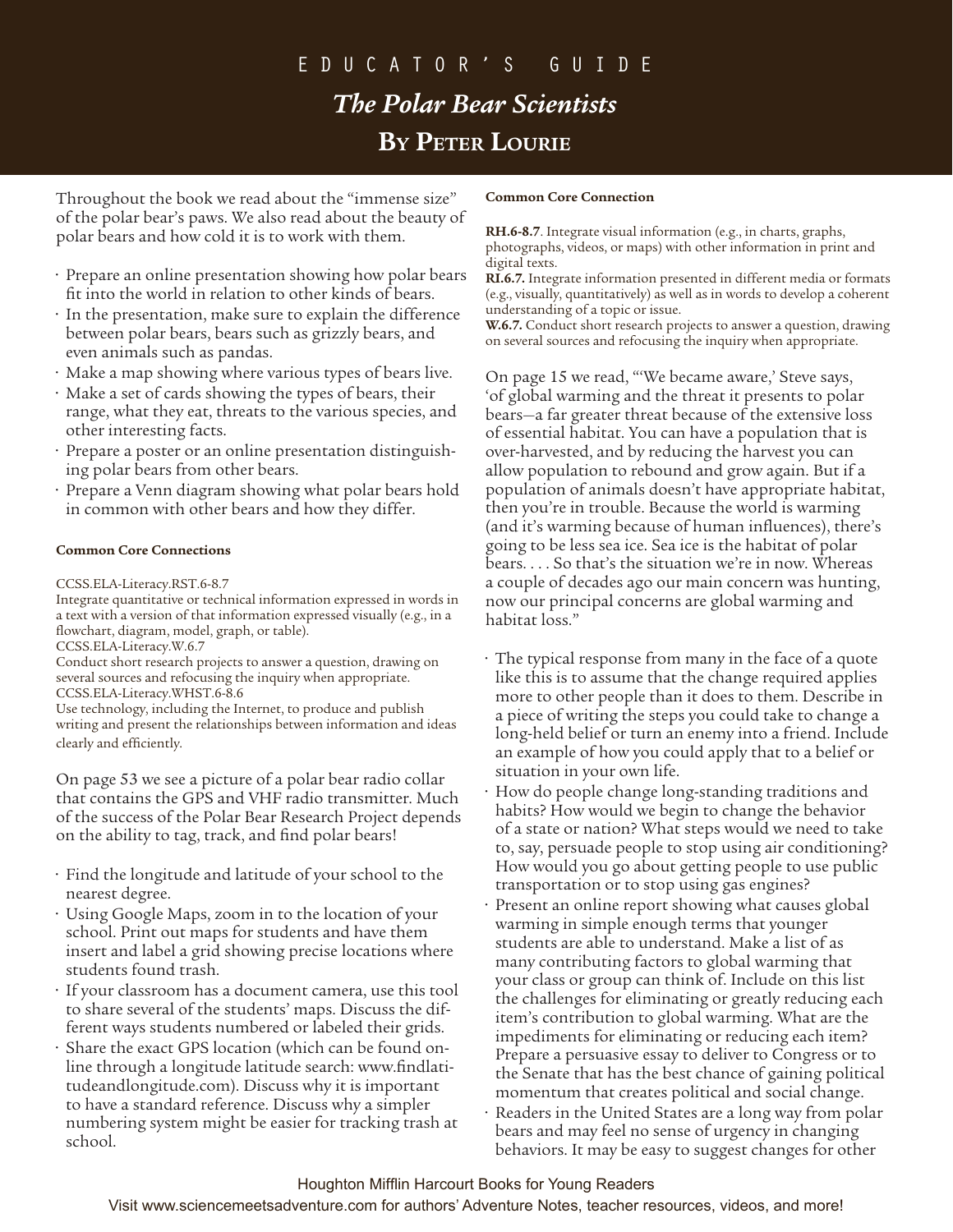# educator's Guide

# *The Polar Bear Scientists* **By Peter Lourie**

states or other groups of people a long way away from us, but what changes in behavior do we need to make? What changes should our schools and communities adopt to save animals such as polar bears? List these too. For all lists, supply a brief annotation that explains each list entry.

### **Common Core Connections**

CCSS.ELA-Literacy.RI.6.1 Cite textual evidence to support analysis of what the text says explicitly as well as inferences drawn from the text. CSS.ELA-Literacy.RI.6.3 Analyze in detail how a key individual, event, or idea is introduced, illustrated, and elaborated in a text (e.g., through examples or anecdotes).

CCSS.ELA-Literacy.W.6.1 Write arguments to support claims with clear reasons and relevant evidence.

CCSS.ELA-Literacy.W.6.2 Write informative/explanatory texts to examine a topic and convey ideas, concepts, and information through the selection, organization, and analysis of relevant content.

A graphic on page 22 shows the very best places on a polar bear's body to dart them, bad places to dart them, and even places that are good for skinny bears but not so good for bears with more fatty tissue. On page 36 we read that the female's fat has sustained both herself and her cubs. We also read that she must restore her fat to ensure their continued survival. On page 40 we read, "For polar bears, fat is where it's at. Fat polar bears are better able to survive long periods when the hunting may not be so good."

- How does fat protect polar bears? Prepare a poster or a diagram that shows where on the polar bears fat accumulates and how it works.
- Students will quickly realize that fat or blubber keeps many arctic animals from dying in the frigid arctic region. Use a website such as Steve Spangler Science to do some of the experiments showing how fat helps to insulate polar bears: www.stevespanglerscience.com/ lab/experiments/blubber-gloves
- Prepare pictures or videos that show the adaptations polar bears have made to the cold. Compare the fur of polar bears to other bears. Compare the paws of polar bears to the paws of other bears. Compare the coloration of polar bears to other bears. Compare the behavior of polar bears on the ice to the behavior of black bears in Yellowstone. What do these characteristics do for the polar bear that helps it to survive in the Arctic?
- The chart on page 22 lends itself well to a political cartoon from the polar bear's perspective. Imagine how a polar bear would react to seeing this graphic, and draw or assemble a political cartoon response from the polar bear.

#### **Common Core Connections**

#### CCSS.ELA-Literacy.RST.6-8.7

Integrate quantitative or technical information expressed in words in a text with a version of that information expressed visually (e.g., in a flowchart, diagram, model, graph, or table). CCSS.ELA-Literacy.W.6.7 Conduct short research projects to answer a question, drawing on several sources and refocusing the inquiry when appropriate. CCSS.ELA-Literacy.RST.6-8.3 Follow precisely a multistep procedure when carrying out experiments, taking measurements, or performing technical tasks. CCSS.ELA-Literacy.SL.6.5

Include multimedia components (e.g., graphics, images, music, sound) and visual displays in presentations to clarify information.

- Create a picture glossary of all the organisms found in the Arctic.
- Indicate which ones, if any, are found outside of the Arctic (and when). Indicate whether an organism is a year-round resident or a transient species. If transient, what is the range of their stays?
- Include scientific name, common name, range, animal description, habitat description, diet, and any noteworthy facts (about behavior or endangered status, etc.).
- Group animals by families and then alphabetical by scientific name.

### **Common Core Connection**

#### CSS.ELA-Literacy.RST.6-8.4

Determine the meaning of symbols, key terms, and other domainspecific words and phrases as they are used in a specific scientific or technical context relevant to grades 6-8 texts and topics. CCSS.ELA-Literacy.RST.6-8.7

Integrate quantitative or technical information expressed in words in a text with a version of that information expressed visually (e.g., in a flowchart, diagram, model, graph, or table). CCSS.ELA-Literacy.W.6.7

Conduct short research projects to answer a question, drawing on several sources and refocusing the inquiry when appropriate.

On page 65, George Durner issues an optimistic assessment of the situation in the Arctic. He says, "A lot of people may feel that we are at a tipping point, where we can't do anything about the melting ice and the downward direction that bear populations are headed. I guess my optimism comes from knowing that humans can make a difference."

• If we were making a soundtrack of the history of polar bears and projecting the future of polar bears, what ten songs tell the story and the future of the polar bears the best? Create an annotated playlist explaining the music in terms of polar bear history and future.

### Houghton Mifflin Harcourt Books for Young Readers